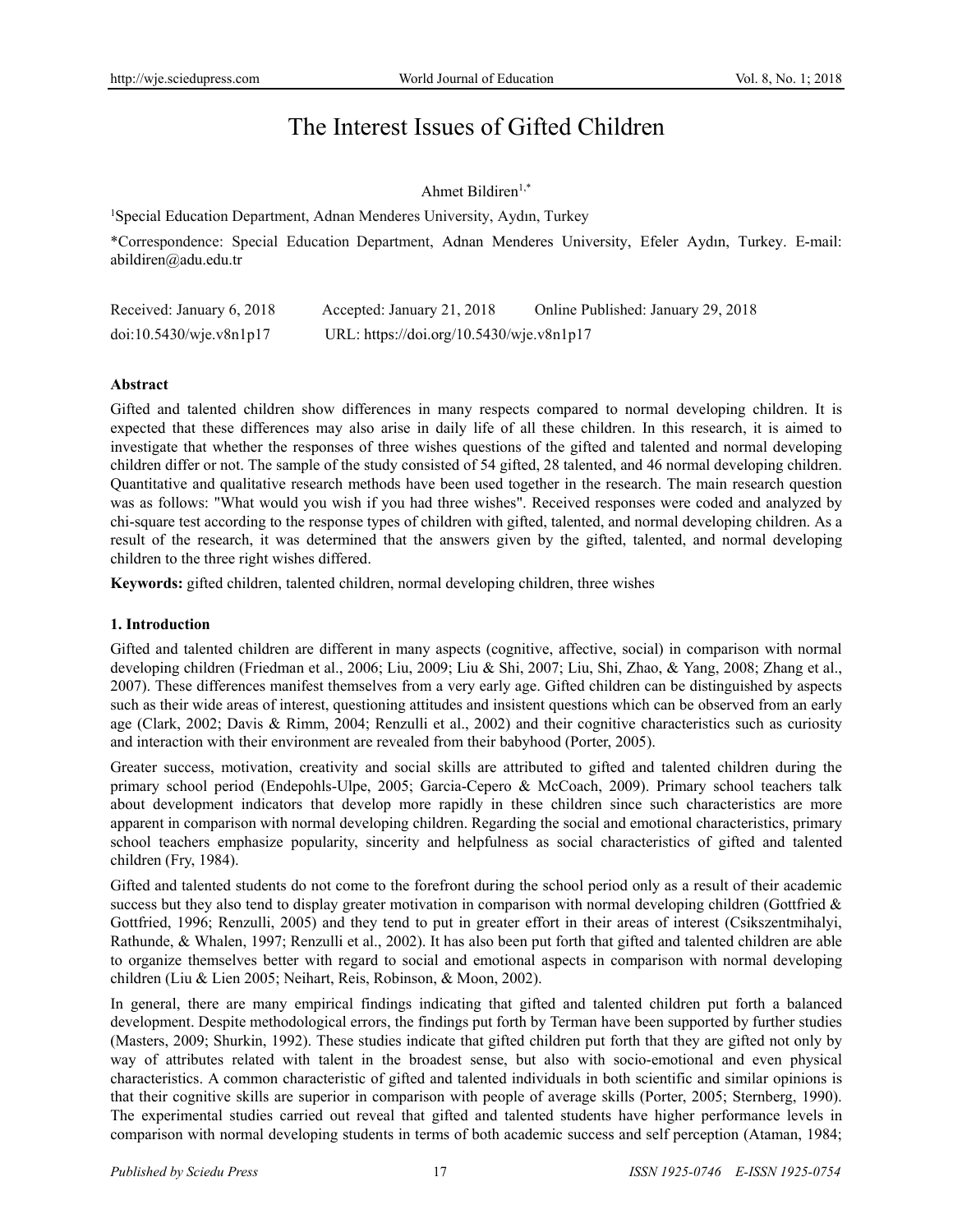Davis & Connell 1985; Deary, Strand, Smith, & Fernandes, 2007; Pajares, 1996; Yürük, 2003).

Even though these different characteristics are known by both the families and the teachers or experts, gifted and talented children undergo many different stages in accordance with different identification approaches in order to be identified in a proper manner. For example, neuropsychological tests and neuropsychological tasks (Karakaş & Doğutepe-Dinçer, 2011) in the neuro-cognitive approach, creative productive activities-experiences in the educational approach (Renzulli, 1999), parental observations (Özbay, 2013), teacher evaluations (Schroth & Helfer, 2008), peer evaluations (Callahan, Hunsaker, Adams, Moore, & Bland,1995), and intelligence tests (Burns & O'leary, 2004; Castellano, 2002; Lohman, Korb, & Lakin, 2008; Mönks & Pfluger, 2004; Raven, Raven, & Court, 1998) are applied for determining gifted and talented children.

Many studies have been carried out for determining the general characteristics of gifted and talented students and for identification these individuals. However, the number of studies on how these students respond to advanced questions that will reveal how these children think and what they want is very limited (Walsh & Kemp, 2013). Indeed, studies indicate that teachers generally prefer simpler questions in the teaching environment (Dickinson  $\&$ Smith, 1994; Hindman, Wasik, & Erhart, 2012; Zucker, Justice, Piasta, & Kaderavek, 2010). However, questions which are difficult or which require to think differently may be used to distinguish children with different characteristics.

Will gifted and talented children with such different characteristics respond to different questions different from each other? It is possible that gifted and talented children that put forth different characteristics starting from an early age shall give different responses (Clark, 2002; Davis & Rimm, 2004; Gross, 1993; Porter, 2005; Renzulli et al., 2002). Even though not all gifted and talented children have the same characteristics, it is expected that gifted and talented children who start talking at an early age and who display a good command of language (Gross, 1993), whose cognitive and advanced cognitive skills (Porter, 2005; Renzulli et al., 2002) are observed at an early age shall think differently and carry out analyses differently in comparison with normal developing children. In addition, specialists who work with gifted and talented children specify the interests and analyses of such children regarding world issues, social, environmental and ethical subjects as an indication of their giftedness and talent (Freeman,1997; Silverman,1994; Winner, 1996). The objective of this study was to analyse the responses of gifted, talented and normal developing children to a three wish question. It is thought that the study results shall contribute to putting forth the characteristics of gifted and talented children. In addition, it is also thought that the responses acquired shall be beneficial as an additional factorthat may be taken into consideration when identification gifted and talented children.

## **2. Method**

In this study, qualitative and quantitative research methods have been used together. The use of qualitative and quantitative data to support each other increases the validity and reliability of the study (Creswell, 2013). In parallel, Yıldırım and Şimşek (2005) put forth that using different methods together for acquiring data is important for determining the accuracy and validity of the acquired data as well as the explanations that rely on these data. Method variation is defined as the use of more than one research method and technique for answering the same research question (Yıldırım & Şimşek, 2005). Therefore, the use of qualitative and quantitative study methods together is explained as method variation (Türnüklü, 2001).

The stage of collecting and coding the data in the study was designed in accordance with the "phenomenology" pattern which is one of the qualitative study patterns. The objective of phenomenological studies is generally to put forth and interpret individual perceptions or perspectives regarding a certain phenomena (Creswell, 2013; Yıldırım & Şimşek, 2005). Semi-structured interview method was preferred due to the fact that it allows for a more detailed and more in-depth explanation of the opinions of the interviewee in comparison with other data acquisition methods in addition to enabling the researchers to see the issue in question from the perspective of the interviewee (Yıldırım & Şimşek, 2005). Another advantage of interview forms is that open ended questions that have been prepared beforehand are asked in a systematic order. This provides flexibility to the interview thereby allowing the interviewee to talk more and hence enabling the acquisition of more detailed information (Kuş, 2003).

The quantitative dimension of the study was formed in accordance with the findings acquired from qualitative data. The data prepared in accordance with content analysis were analyzed via chi-square test according to the types responses of the gifted, talented and normal developing children.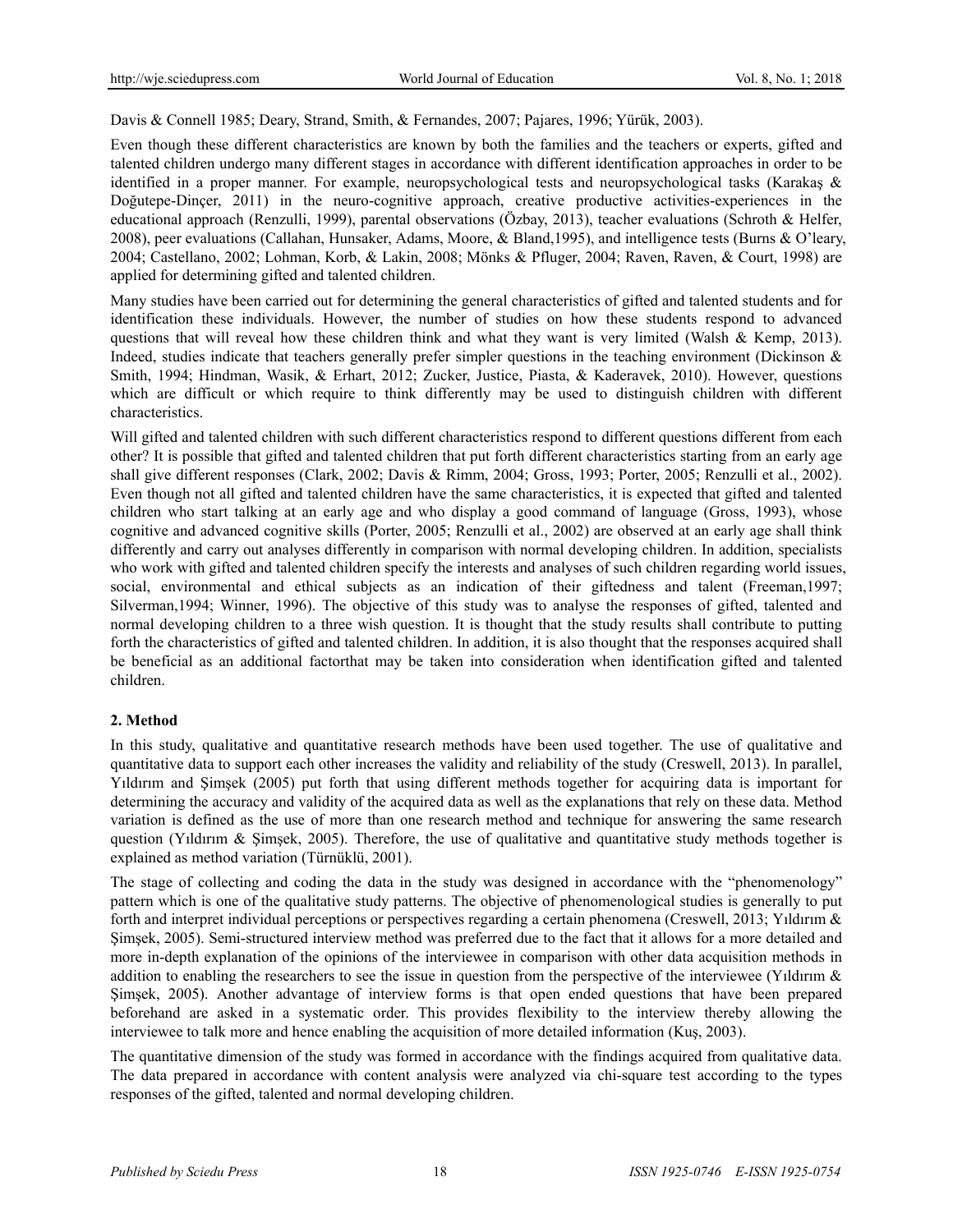# *2.1 Participant (Subject) Characteristics*

Science and Arts Centers have been established by the Ministry of National Education in Turkey for providing special education to gifted and talented children. Students are nominated for Science and Arts Centers by their classroom teachers from private and state schools. The nominated students first enter a group intelligence test followed by WISC-R test for individual examination or a special talent examination (Painting or Music) for the evaluation of special talents. Students who are identified as gifted according to the WISC-R test result (130 and above) or those who are identified as talented according to the special talent test first receive an orientation program in after-school hours followed by a supportive education, program for the realization of individual talents, program for developing special talents and finally project program education (MEB Science and Arts Centers Directive, 2016).

The study group was comprised of 3 groups of children. The first group was comprised of a total of 54 gifted students identifiedas gifted at the İzmir Science and Arts Center according to the WISC-R test with 22 girls (40.04%) and 32 boys (59.3%) (Table 1). The age average of gifted children was 10.42, whereas standard deviation was 0.96. Similarly, the second group was comprised of a total of 28 talented children who were identified as talented at the İzmir Science and Arts Center in the field of art with 14 girls (50%) and 14 boys (50%). The age average of talented children was 10.93, whereas standard deviation was 0.98. The third group was comprised of a total of 48 normal developing primary school children who put forth a normal performance in the Raven progressive matrices test and who were considered as normal developing according to teacher observations with 16 girls (33.3%) and 32 boys (66.7%). The age average of normal developing children was 10.54, whereas standard deviation was 1.17.

| Gifted children IQ $(n=54)$ | Min. | Max. | Mean   | Std. Deviation |
|-----------------------------|------|------|--------|----------------|
| Performance IQ              | .16  | 145  | 130,20 | 6.69           |
| Verbal IO                   | 123  | 153  | 135,85 | 6.37           |
| Total IO                    | 130  | 152  | 136,62 | 5,47           |

**Table 1.** IQ Scores of Gifted Children

# *2.2 Instrumentation*

The researcher followed an inductive approach and prepared draft questions for putting forth the creative responses of gifted children while taking into consideration the similar studies as well as interviews with experts in the field. The prepared interview questions were then presented to the opinions of 3 experts in the field. Pre-applications were carried out prior to the study in order to receive feedbacks on whether the questions serve the intended purposes or not. Semi-structured interviews were carried out with 10 gifted and talented children and 10 normal developing children for pre-application purposes on a pre-determined date using the questions thet were rearranged according to expert opinions. It was observed during the pre-applications that the interviews last about 3-4 minutes. It was evaluated during the pre-applications whether the questions are clear and understandable or not and whether they result in questions in the mind of individuals or not; in addition, it was also evaluated whether the participants had difficulties in answering the questions or not. The researcher compared what the participants of the pre-application understood from the questions and what they were expected to understand. It was determined as a result of this comparison that the children who participated in the pre-application understood the questions correctly. In line with this result, the results related with the pre-application were presented once again to expert review after which the questions were given their final state.

At the end of the pre-application, the researcher prepared a form including the question of, "What would you wish if you had three wishes?" along with the responses as 1st wish, 2nd wish and 3rd wish which can be answered as open-ended questions. Afterwards, the question of, "What would you wish if you had three wishes?" was asked by the researcher to gifted, talented and normal developing children individually. The children wrote their response on the form that was previously prepared as 1st wish, 2nd wish and 3rd wish.

# *2.3 Sampling Procedures*

The sample group of gifted of the study was selected from the Science and Art Centers which is the only official institution that provides education to gifted children in Turkey. Gifted and talented students in the study group were determined randomly from those enrolled at the İzmir Science and Arts Center. Whereas normal developing children were selected randomly from among students who are enrolled at 3 state schools, who display peer level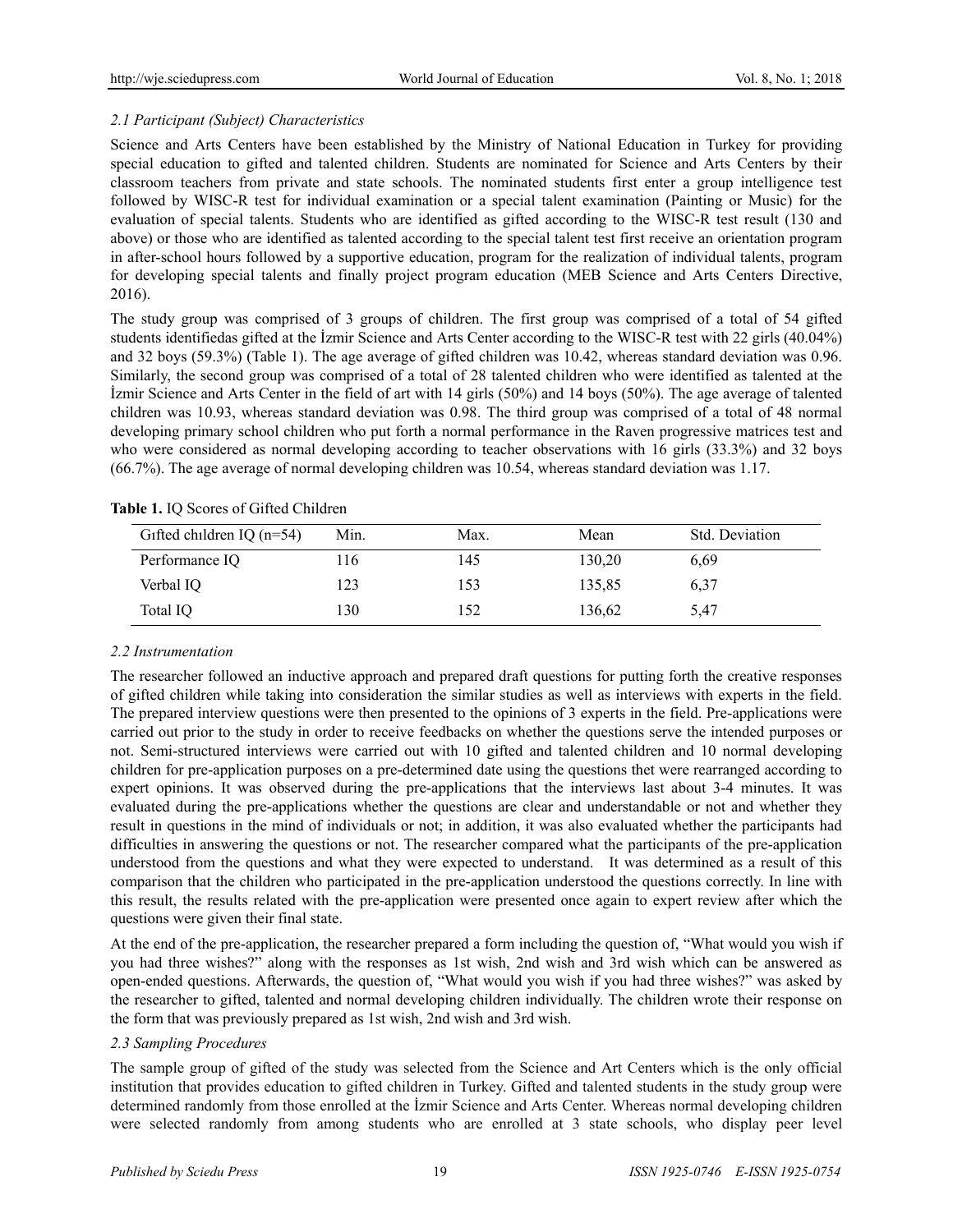performance according to teacher observations and Raven Standard Progressive Matrice test.

#### *2.4 Data collection and analysis*

The question form was applied by the researcher individually at the Counseling office of the Science and Art Center. The repeating concepts were determined and grouped after listing the responses to the open ended questions in the form in a table. The grouped data were then analyzed in accordance with content analysis rules (Miles and Huberman, 1994; Silverman, 2000).

Independent coding was carried out by the researcher in addition to a second researcher in order to ensure reliability of the analysis. Afterwards, the formula by Miles and Huberman (1994) in the form of Reliability=[Agreements / (Agreements + Disagreements)] x 100 was used for carrying out a reliability analysis among the coders and a value of 0.90 was calculated. When it is considered that coding reliability should be at least 70% (Miles and Huberman, 1994), the calculated value indicates that the coding has been carried out in a reliable manner. The data were then re-analyzed in accordance with the agreed codes. The acquired codes were classified according to similarities and agreements as a result of which themese and sub-themes were acquired.

The information acquired as a result of the analysis were interpreted and categorized with an inductive approach (Stake,1995). The acquired data were recorded in a databse. Seven issues were determined according to content analysis (Table 2.). Chi-square test was used for determining whether the response types differ according to being gifted, talented or normal developing.

| Table 2. Issues Determined According to Content Analysis |  |
|----------------------------------------------------------|--|
|----------------------------------------------------------|--|

|                | Name of Issues                                                    |
|----------------|-------------------------------------------------------------------|
|                | Impossible wishes (immortality, flying, creativity etc.)          |
| 2              | Materialistic                                                     |
| 3              | Internal gratification                                            |
| $\overline{4}$ | Health, security, happiness                                       |
|                | Educational                                                       |
| 6              | Unlimited rights of wishing                                       |
|                | Universal (World welfare, world peace, invention, social justice) |

## **3. Results**

The results related with the responses of gifted, talented and normal developing children to the three wishes question are given below.

Independent samples chi-square test was used for examining whether there is a relationship between the issue ordering of gifted, talented and normal developing children and their groups. Chi-square value was determined to be statistically significant (chi-square=  $49,081$ , degrees of freedom 12, p < 0,001).

When the issues were evaluated according to the groups, issues other than education were determined to have similar values for gifted children (12-19%). The most distinctive wish in the normal developing group was related with financial (frequency 46, 31.9%) issues. Internal gratification (frequency 35, 24.3%) came afterwards. The distinctive wish in the specially gifted group was (frequency19, 22.6%) impossible wishes.

The fact that education was reported less in the gifted group is an indication that they do not have any concerns regarding education. Because these children have high academic success and believe that they will be able to sustain this in the future. It can be stated that their ongoing participation to the Science and Art Center reinforces this view. However, the other two groups (Normal developing and talented) expressed more wishes that were relate3d with education in the future. This ratio was quite high especially in the normal developing group (44%).

When the issues of the gifted group were examined, the impact of close ratios of issues (12-19 %) other than education (4%) within the group in addition to the wide range of interests along with environmental factors other than the intelligence level can be observed clearly. The awareness levels of gifted children regarding environmental stimuli and their abilities to process these stimuli are quite high. The fact that they have skills and interests in a variety of issues leads us to think that they can be demanding (willing) in different areas.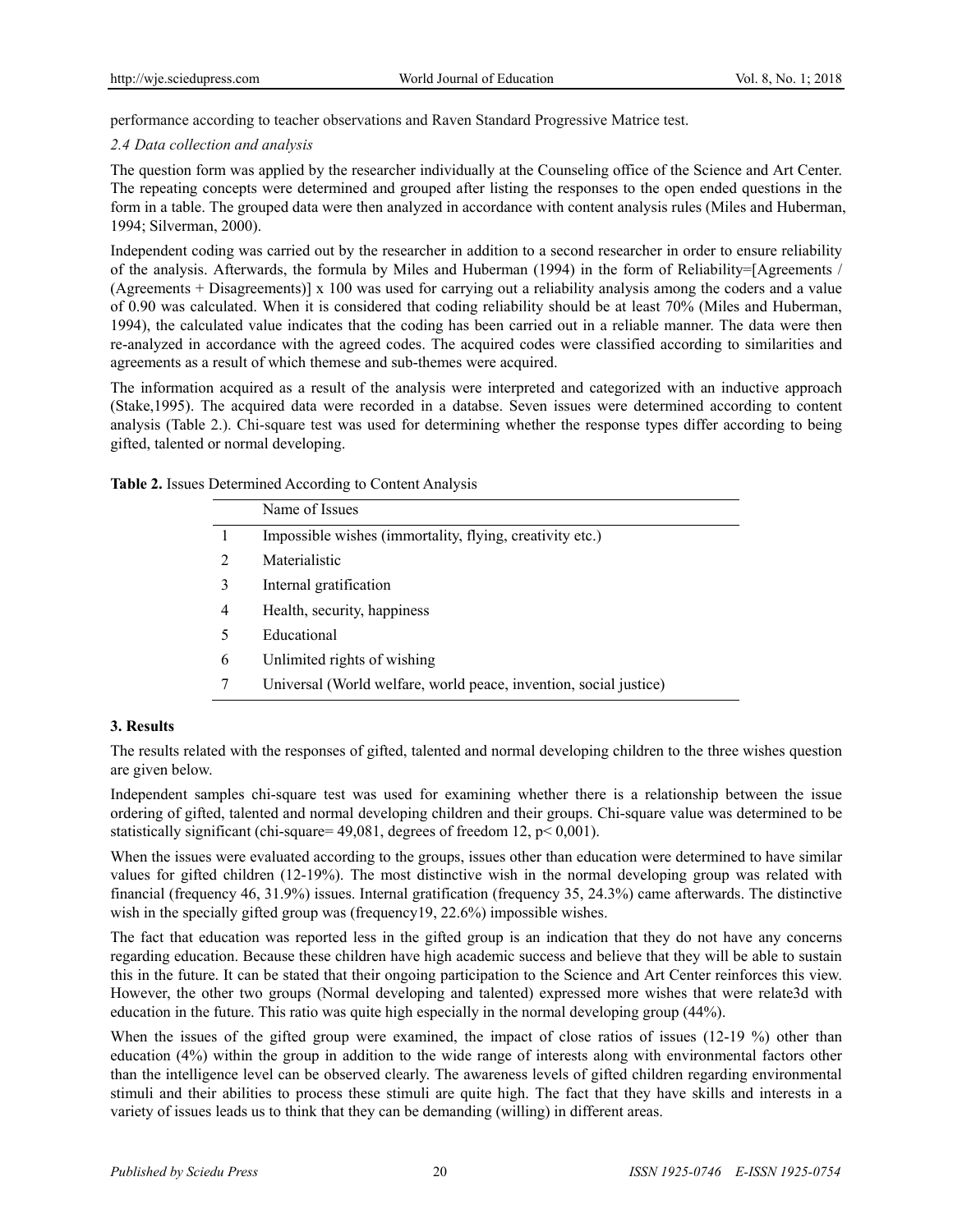|                       |                                          | <b>GROUPS</b> |                |       |       |
|-----------------------|------------------------------------------|---------------|----------------|-------|-------|
|                       |                                          | G             | ND             | T     | Total |
| <i>impossible</i>     |                                          |               |                |       |       |
|                       | Count                                    | 23            | 20             | 19    | 62    |
|                       | <b>Expected Count</b>                    | 25.8          | 22.9           | 13.4  | 62    |
|                       | % wihthin Issue                          | 37.1%         | 32.3%          | 30.6% | 100%  |
|                       | % within Groups                          | 14.2%         | 13.9%          | 22.6% | 15.9% |
|                       | % Total                                  | 5.9%          | 5.1%           | 4.9%  | 15.9% |
| Material              |                                          |               |                |       |       |
|                       | Count                                    | 29            | 46             | 9     | 84    |
|                       | <b>Expected Count</b>                    | 34.9          | 31             | 18.1  | 84    |
|                       | % wihthin Issue                          | 34.5%         | 54.8%          | 10.7% | 100%  |
|                       | % within Groups                          | 17.9%         | 31.9%          | 10.7% | 21.5% |
|                       | % Total                                  | 7.4%          | 11.8%          | 2.3%  | 21.5% |
| Interior              |                                          |               |                |       |       |
|                       | Count                                    | 32            | 35             | 13    | 80    |
|                       | <b>Expected Count</b>                    | 33.2          | 29.5%          | 17.2% | 80    |
|                       | % wihthin Issue                          | 40%           | 43.8%          | 16.3% | 100%  |
|                       | % within Groups                          | 19.8%         | 24.3%          | 15.5% | 20.5% |
|                       | % Total                                  | 8.2%          | 9%             | 3.3%  | 20.5% |
| Help, Happy, Security |                                          |               |                |       |       |
|                       | Count                                    | 20            | 20             | 13    | 53    |
|                       | <b>Expected Count</b>                    | 22            | 19.6           | 11.4  | 53    |
|                       | % wihthin Issue                          | 37.7%         | 37.7%          | 24.5% | 100   |
|                       | % within Groups                          | 12.3%         | 13.9%          | 15.5% | 13.6% |
|                       | % Total                                  | 5.1%          | 5.1%           | 3.3%  | 13.6% |
| Education             |                                          |               |                |       |       |
|                       | Count                                    | 8             | 15             | 11    | 34    |
|                       |                                          | 14.1          | 12.6           | 7.3   | 34    |
|                       | <b>Expected Count</b><br>% wihthin Issue | 23.5%         |                | 32.4% | 100   |
|                       |                                          |               | 44.1%          |       |       |
|                       | % within Groups                          | 4.9%          | 10.4%          | 13.1% | 8.7%  |
|                       | % Total                                  | 2.1%          | 3.8%           | 2.8%  | 8.7%  |
| Eternity              |                                          |               |                |       |       |
|                       | Count                                    | 29            | 6              | 10    | 45    |
|                       | <b>Expected Count</b>                    | 18.7          | 16.6           | 9.7   | 45    |
|                       | % wihthin Issue                          | 6.1%          | 13.3%          | 22.2% | 100%  |
|                       | % within Groups                          | 17.9%         | 4.2%           | 11.9% | 11.5% |
|                       | % Total                                  | 7.4%          | 1.5%           | 2.6%  | 11.5% |
| Global, Moral         |                                          |               |                |       |       |
|                       | Count                                    | 21            | $\overline{2}$ | 9     | 32    |
|                       | <b>Expected Count</b>                    | 13.3          | 11.8           | 6.9   | 32    |
|                       | % wihthin Issue                          | 65.6%         | 6.3%           | 28.1% | 100%  |
|                       | % within Groups                          | 13%           | 1.4%           | 10.7% | 8.2%  |
|                       | % Total                                  | 5.4%          | $.5\%$         | 2.3%  | 8.2%  |
| Total                 |                                          |               |                |       |       |
|                       | Count                                    | 162           | 144            | 84    | 390   |
|                       | <b>Expected Count</b>                    | 162           | 144            | 84    | 390   |
|                       | % wihthin Issue                          | 41.5%         | 36.9%          | 21.5% | 100%  |
|                       | % within Groups                          | 100%          | 100%           | 100%  | 100%  |
|                       | % Total                                  | 41.5%         | 36.9%          | 21.5% | 100%  |

**Table 3.** Chi Square Analysis Results of the Wishes with regard to Being Gifted, Talented and Normal Developing

When the issues were considered among each other; demands regarding the solution of universal and ethical issues such as hunger, war, global warning, environmental problems along with the issue of helping others were observed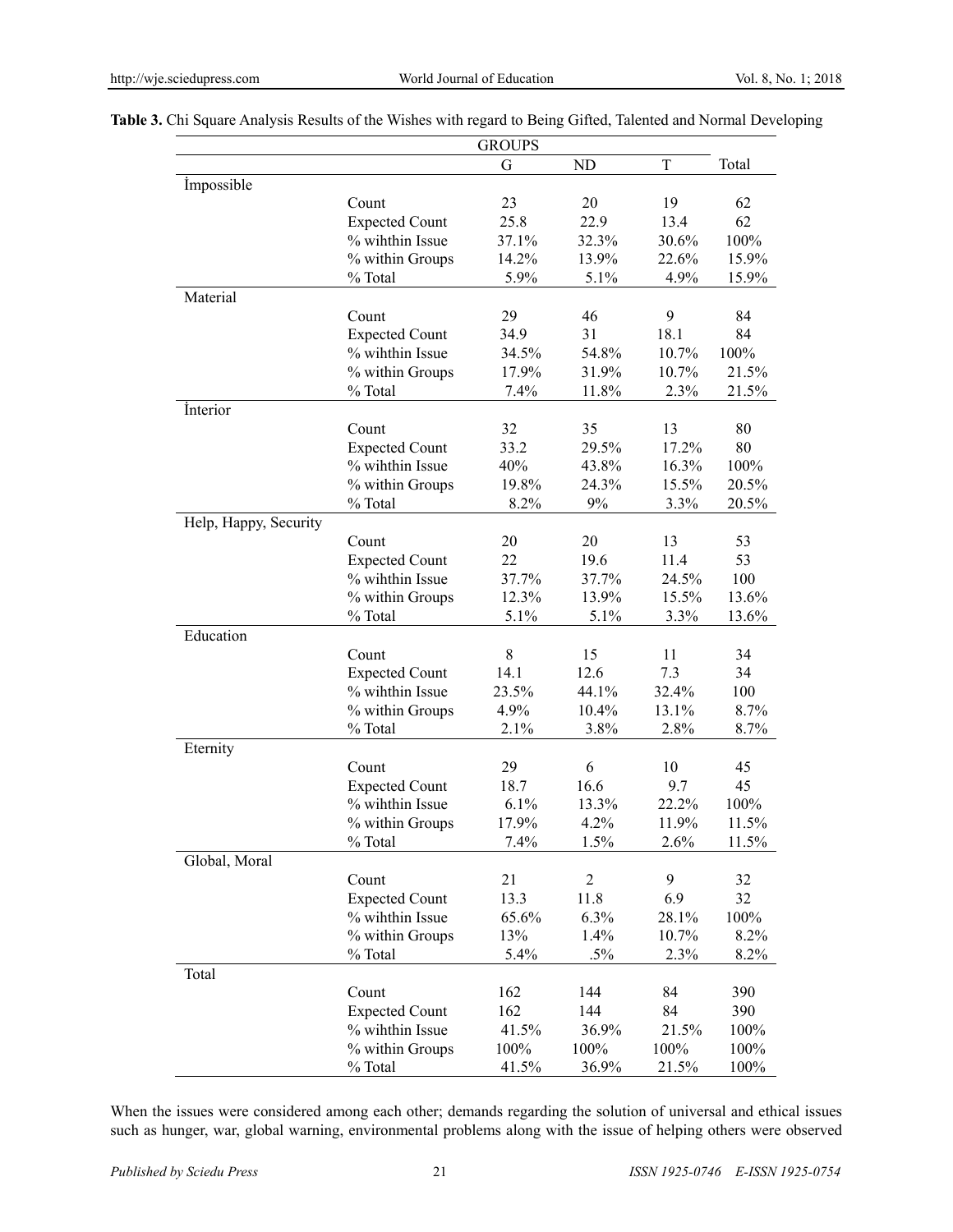more frequently in the gifted children group in comparison with the other two groups (65.6%). Unlimited right of wishing was again determined highest in the gifted children group (64.4 %).

When the normal developing group is examined, it can be observed that the financial issues are the wishes that had the highest percentage both among themselves (54.8 %) and the nongifted (31%) group. It led us to think that the expectation levels of normal developing children were geared more towards raising the quality of life. It can be stated that daily discourses and popular wishes are more dominant in this group. On the contrary, the least expressed wishes were universality (1.4%) and unlimited right of wishing (4.2%).

When the Talented group was examined, the most striking result was that impossible wishes have been specified (22.6%). The fact that these talented students are creative in their respective fields due to both their abilities in painting and music and the education they receive may have led them to make such wishes.

#### **4. Discussion**

It was determined in this study that compares the responses of gifted, talented and normal developing children to the three wishes question that the responses differed. It is expected that the responses will differ among these groups which differ cognitively, emotionally and socially.

It has been put forth by many studies that gifted and talented children put forth differences in many areas in comparison with normal developing children starting from an early age (Clark, 2002; Manning, 2006; Porter, 2005; Renzulli et al., 2002). Gifted children display superior metacognitive skills starting from early ages. These metacognitive skills surface more when the child is working on a task. Superior memory enables them to learn faster, solve complex problems and remember the tiniest details (Renzulli et.al. 2002; Porter, 2005). In addition, they display a superior command of language in comparison with normal developing children starting from early ages (Clark, 2002; Gross, 1999). It has also been indicated that many gifted children tend to question rules, feel injustice and unfairness at early ages when compared with their normal develoing peers (Clark, 2002; Lovecky, 1997). It is thought that such characteristics that are observed from early ages lead gifted and talented children to respond differently to the questions in comparison with normal developing children. It is especially striking that they demand "unlimited rights of wishing". It can be seen by this response that these children are able to put forth their cognitive and metacognitive skills that they have carried with them since early ages. It cannot be stated that all children who give such different and creative responses are gifted but it is thought that considering the possibility of their giftedness will be beneficial. Contrary to gifted children, normal developing children had more financial wishes. It is expected in our contemporary consumer society and popular culture that financial issues will have priority (Öztürk  $\&$ Bıkmaz, 2007).

Von Károlyi (2006) carried out a study on 1<sup>st</sup>-3<sup>rd</sup> grade students for determining whether the awareness of gifted children is higher in comparison with average children. Data acquired from the opinions of parents and children as well as intelligence tests put forth that gifted children develop awareness in the social and emotional field at an earlier age in comparison with other children. This social and emotional awareness enables the children to make generalizations beyond their own experiences. These generalitaztions have also affected their spiritual development. According to the results of current studies on the moral development of gifted children, it has been determined that gifted children are different in comparison with normal developing children with regard to physical, emotional and intellectual developments as well as moral development. Majority of the studies carried out in this field determined that the moral interests of children develop at an earlier age and in a more distinctive manner in comparison with their peers depending on their intelligence levels (Roeper & Silverman, 2009). This moral development brings with it the sense of justice. One of the best known characteristics of gifted children is that they have a strong sense of justice. They can realize inequalities, injustices, double standards thanks to their strong observation skills and ability to think logically and thus question them deeply. Moreover, they feel helplessness and weakness since they see that they do not have the strength to change many things and thus they feel discomfort. They feel anxious regarding all issues such as peace, mortal weapons, their future, the environment and all other problems faced (Roeper & Silverman, 2009). When the issues are evaluated after acquiring the study results; it was observed that demands for the solution of universal and ethical issues such as hunger, war, global warming, and environmental problems have been reported more in the gifted children group in comparison with the other two groups. It can be stated that the result is due to the early development of social and emotional awareness in gifted children in addition to the fact that they can make generalization as well as their moral developments and sense of justice. The responses of the normal developing children in the study group support this result. Universality was the least expressed wish among the normal developing children. Therefore, the universal wishes of gifted children in comparison with normal developing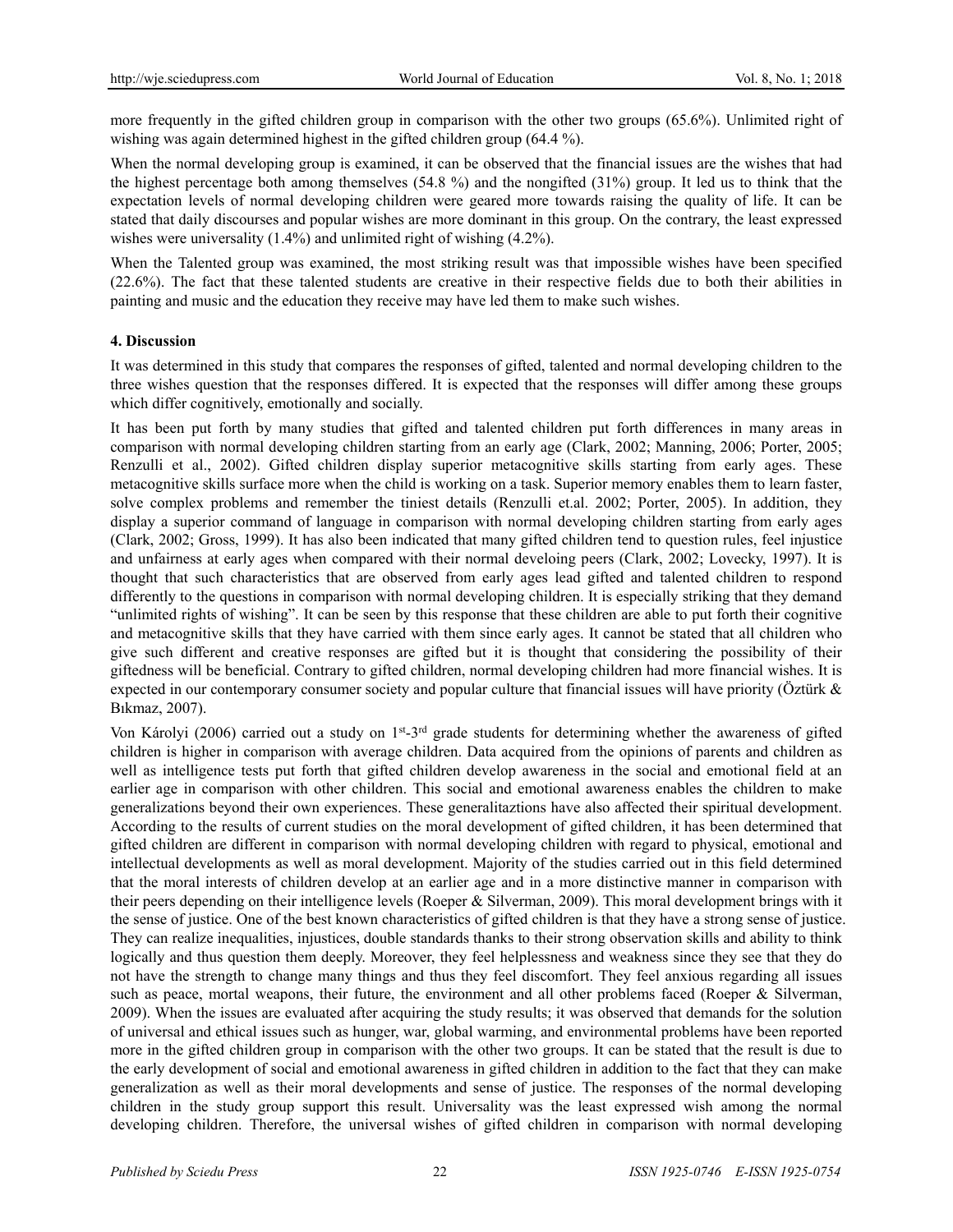children can be considered as a significant characteristic.

The gifted children in the study group are receiving special education service at the Science and Art Center. It is thought that special education decrease the educational concerns of gifted children. It is thought that if gifted children were to receive education only at their schools, their responses might differ (e.g. unlimited rights of wishing). Because it has been put forth by many studies that when gifted children are included in programs applied for normal developing children, their performances do not increase since they are not faced with applications that force their potentials (Freeman; 1997; Gross, 2002; Sankar–DeLeeuw, 2002; Scruggs, Mastropieri, Cook, & Escobar 1986; Siegle & McCoach, 2005). In addition, it has also been determined that gifted children who have not been identified experience problems at school due to emotional and social issues (Akarsu, 2001; Gubbins et.al., 2002; Siegle & McCoach, 2005). It is also maintained that the placement of small gifted children in classes comprised of average skilled children makes them bored and decreases their motivations (Gross,1999; Neihart & Olenchak, 2002). When these studies are taken into consideration, it is possible that the wishes related with the education concept of gifted children in the study group are related with the meeting of their education needs.

According to study results, normal developing children made more education related wishes in comparison with gifted and talented children. This result leads us to think that normal developing children have greater concerns related with their career developments. Indeed, theories on career planning consider career development as part of the total development of the individual. Moreover, developmental theorists assume that career development is a process that is ongoing throughout the lives of individuals (Gibson & Mitchell, 2016). If it is considered that according to Turkey 2016 data there are a total of fifteen million students, the anxieties of normal developing children regarding their education can be considered as a normal result in an environment with increasing competitiveness. Talented children have also made education related wishes even if not as much as normal developing children. Gifted and talented start career planning at earlier ages (Leana-Taşcılar, 2017). It can be stated that these anxieties are due to the opinions of these children who have special talents in fields such as painting and music that they will have difficulties in finding jobs in these fields in the future.

Talented children are creative. They have superior skills in visual and performance arts. They can be realized at early ages. These children can generally be defined as children who have original ideas, who are independent, can take risks, energetic and aware of their creativities (Mastropieri & Scruggs, 2000). The talented children in the study group have generally responded to the three wishes question in line with these development characteristics. Like the design of a non-existent car, tool of communication, desk or shoe. It can be stated that imagining a car or table that does not exist in our day is related with their skills in developing original ideas. It is considered as beneficial to take into consideration that children who give such creative responses may be talented children.

## **5. Conclusion**

In this study, gifted and talented children had different wishes in comparison with normal developing children. When the results of this and previous studies were taken into consideration, it can be stated that taking into consideration the children who give such different responses (unlimited rights of wishing, universal wishes, creative wishes etc.) shall be beneficial for giving the right decision regarding which children are gifted and talented. When the importance of early identification of such children is considered, the importance given by both the parents and the teachers to children who give such responses (Karnes & Johnson, 1986; Parker & Nelson 2005; Robinson, 2008; Robinson, Abbott, Berninger, Busse, & Mukhopadhyay, 1997; Smutny, 1999) shall be of additional support to provide education at an earlier period in line with their skills and interests. However, it should be stated that not all children who give such responses are gifted or talented. But it should be kept in mind that such cognitive or special talents shall result in such different responses to different questions.

# **References**

Akarsu, F. (2001). *Üstün yetenekli çocuklar aileleri ve sorunları.* Ankara: Eduser Yayınları.

- Ataman, A. G. (1984). *Ankara ili resmi şehir ilkokullarındaki üstün yetenekli çocukların fiziksel gelişim özelliklerinin değerlendirilmesi*. Ankara Üniversitesi Eğitim Bilimleri Fakültesi Yayınları.
- Burns, T. G., & O'Leary, S. D. (2004). Wechsler Intelligence Scale for Children–IV: Test review. *Applied Neuropsychology, 11*(4), 233–236. https://doi.org/10.1207/s15324826an1104\_11
- Callahan, C. M., Tomlinson, C. A., Hunsaker, S. L., Bland, L. C., & Moon, T. (1995). Instruments and evaluation designs used in gifted programs (Report No. RM-95132). *Storrs, CT: The National Research Center on the*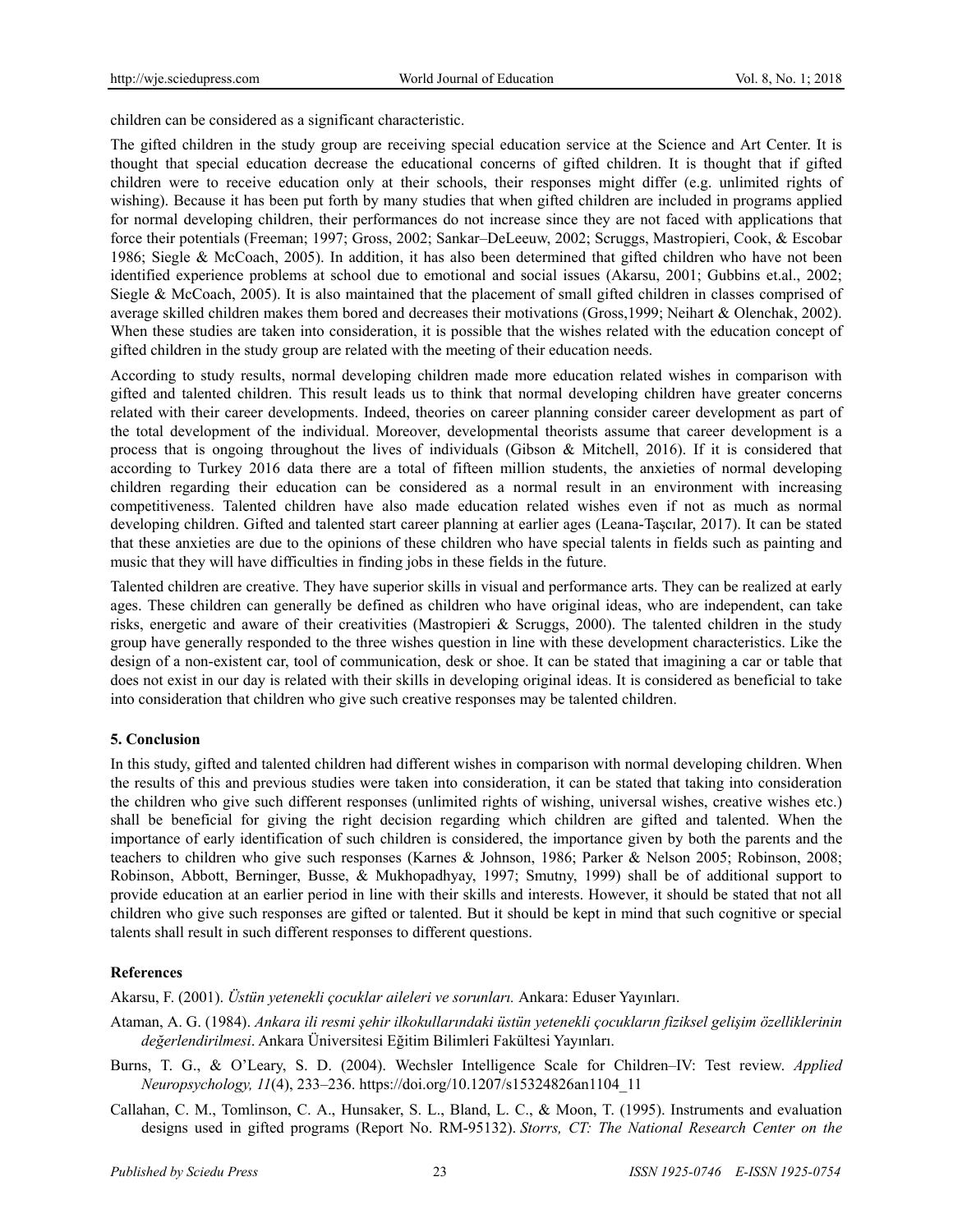*Gifted and Talented.(ERIC Document Reproduction Service No. ED 429391)*.

- Castellano, J. A. (2002). *Renavigating the waters: The identification and assessment of culturally and linguistically diverse students for gifted and talented education.* In J. A. Castellano, & E. I. Diaz (Eds.), Reaching new horizons: Gifted and Talented Education for Culturally and Linguistically Diverse Students (pp. 94–116). Boston, MA: Allyn and Bacon.
- Clark, B. (2002). *Growing up gifted: Developing the potential of children at home and at school* (6th ed.). Upper Saddle River, NJ: Merrill–Prentice Hall.
- Creswell, J. W. (2013). *Nitel Araştırma Yöntemleri Beş Yaklaşıma Göre Nitel Araştırma ve Araştırma Deseni*. Ankara: Siyasal Kitabevi
- Csikszentmihalyi, M., Rathunde, K. R., & Whalen, S. (1997). *Talented teenagers: The roots of success and failure*. Cambridge, MA: Cambridge University Press.
- Davis, G. A., & Rimm, S. B. (2004). *Education of the gifted and talented* (5th ed.). Boston, MA: Pearson Education Press.
- Davis, H. B., & Connell, J. P. (1985). The effects of aptitude and achievement status on the self-system. *Gifted Child Quarterly*, *29*, 131-136. https://doi.org/10.1177/001698628502900306
- Deary, I. J., Strand, S., Smith, P., & Fernandes, C. (2007). Intelligence and educational achievement. *Intelligence*, *35*, 13-21. https://doi.org/10.1016/j.intell.2006.02.001
- Dickinson, D. K., & Smith, M. W. (1994). Long-term effects of preschool teachers' book readings on low-income children's vocabulary and story comprehension. *Reading Research Quarterly*, *29*, 105–122. https://doi.org/10.2307/747807
- Endepohls-Ulpe, M. (2005). Primary school teachers' criteria for the identification of gifted pupils. *High Ability Studies*, *16*, 219-228. https://doi.org/10.1080/13598130600618140
- Freeman, J. (1997). The emotional development of the highly able European. *Journal of Psychology in Education, XII*, 479–493. https://doi.org/10.1007/BF03172806
- Friedman, N. P., Miyake, A., Corley, R. P., Young, S. E., DeFries, J. C., & Hewitt, J. K. (2006). Not all executive functions are related to intelligence. *Psychological Science*, *17*, 172-179. https://doi.org/10.1111/j.1467-9280.2006.01681.x
- Fry, P. S. (1984). Teachers' conceptions of students' intelligence and intelligent functioning: A cross-sectional study of elementary, secondary and tertiary level teachers. *International Journal of Psychology*, *19*, 457-474. https://doi.org/10.1080/00207598408247541
- Garcia-Cepero, M. C., & McCoach, D. B. (2009). Educators' implicit theories of intelligence and beliefs about the identification of gifted students. *Universitas Psychologica*, *8*, 295-310.
- Gibson, R. L., & Mitchell, M. H. (2016) *Psikolojik Danışma ve Rehberlik.* Ankara: Nobel Yayıncılık.
- Gottfried, A. E., & Gottfried, A. W. (1996). A longitudinal study of academic intrinsic motivation in intellectually gifted children: Childhood through early adolescence. *Gifted Child Quarterly*, *40*, 179-183. https://doi.org/10.1177/001698629604000402
- Gross, M. (1993). *Exceptionally gifted children.* London, England: Routledge. https://doi.org/10.4324/9780203315378
- Gross, M. U. M. (1999). Small poppies: Highly gifted children in the early years. *Roper Rewiew, 21*, 207-14.
- Gross, M. U. M. (2002). Gifted children and the gift of friendship*. Understanding Our Gifted, 14*(3), 27–29.
- Gubbins, E. J., Westberg, K. L., Reis, S. M., Dinnocenti, S. T., Tieso, C. L., Muller, L. M., ... & Burns, D. E. (2002). Implementing a Professional Development Model Using Gifted Education Strategies with all Students. *Educational Methods, 2002*, 318.
- Hindman, A. H., Wasik, B. A., & Erhart, A. C. (2012). Shared book reading and Head Start preschoolers' vocabulary learning: The role of book-related discussion and curricular connections. *Early Education and Development*, *23*, 451–474. https://doi.org/10.1080/10409289.2010.537250
- Karakaş, S., & Doğutepe-Dinçer, E. (2011). *BİLNOT Bataryası El Kitabı: Nöropsikolojik Testlerin Çocuklar için Araştırma ve Geliştirme Çalışmaları:* BİLNOT-Çocuk, Ankara. Nobel Tıp Kitabevleri.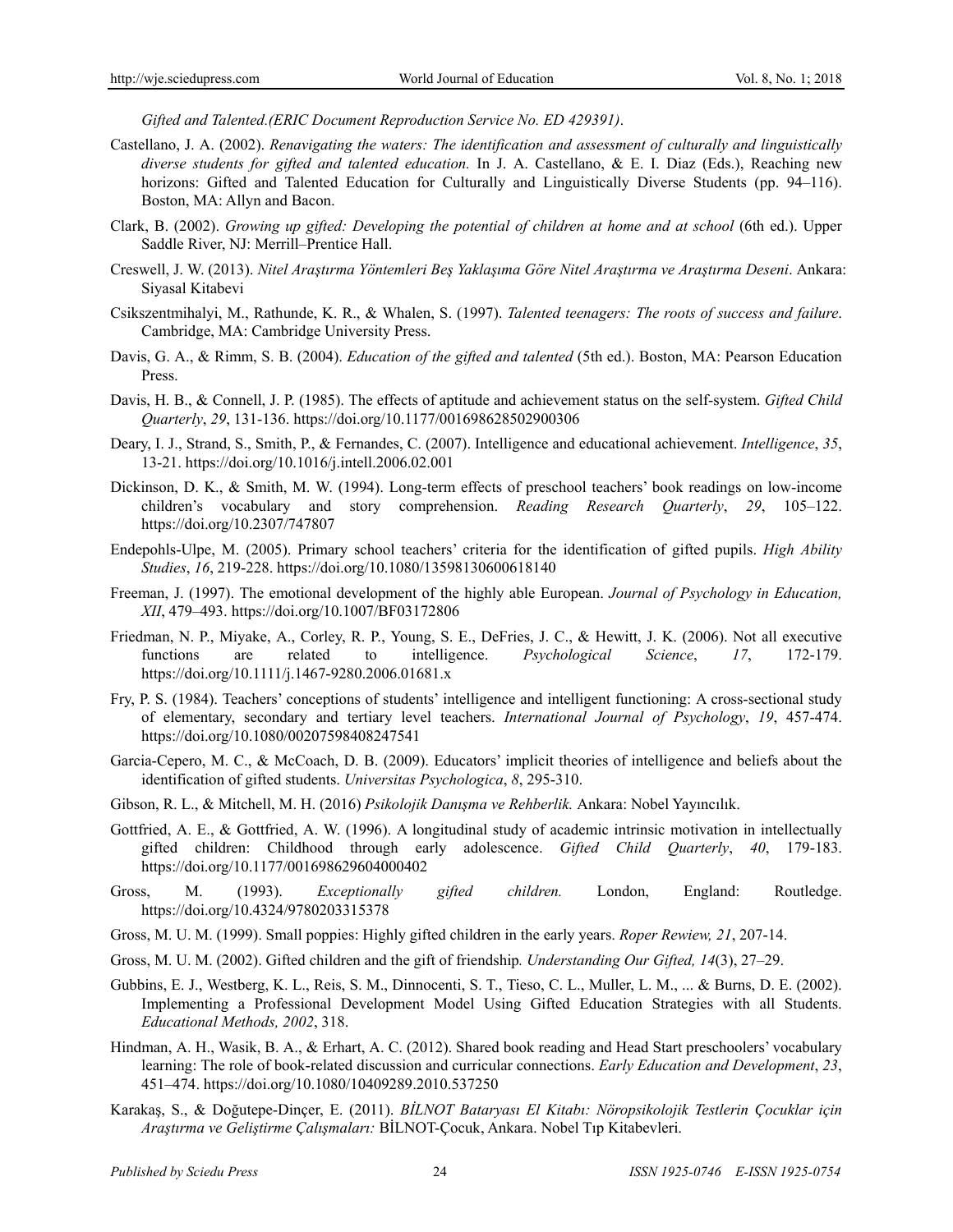- Karnes, M. B., & Johnson, L. J. (1986). *Identification and assessment of gifted/talented handicapped and nonhandicapped children in early childhood.* In J. R. Whitmore (Ed.), Intellectual giftedness in vounp children: Recognition and development (pp. 35-54). New York, NY: Haworth Press. https://doi.org/10.1300/J274v18n03\_05
- Kuş, E. (2003). *Nicel-nitel araştırma teknikleri.* Ankara: Anı Yayıncılık.
- Leana-Taşcılar, Z. M. (2017) *Özel yetenekli çocukların psikolojisi*. Ankara: Anı Yayıncılık.
- Liu, T. (2009). *Self-regulation among different intelligent groups of children* (Unpublished doctoral thesis). Chinese Academy of Sciences, Beijing, China.
- Liu, T., & Shi, J. (2007). Relationship among working memory, intelligence and creativity of 9 to 11-years-old children. *Chinese Journal of Clinical Psychology*, *15*, 164-167.
- Liu, T., Shi, J., Zhang, Q., Zhao, D., & Yang, J. (2007). Neural mechanisms of auditory sensory processing in children with high intelligence. *NeuroRepor*t, *18*, 1571-1575. https://doi.org/10.1097/ WNR.0b013e3282ef7640
- Lohman, D., Korb, K., & Lakin, J. (2008). Identifying academically gifted English-language learners using nonverbal tests: A comparison of the Raven, NNAT, and CogAT. *Gifted Child Quarterly, 52*, 275-296. https://doi.org/10.1177/0016986208321808
- Lovecky, D. (1997). Identity development in gifted children: moral sensitivity. *Roeper Review,* 20, 90-94. https://doi.org/10.1080/02783199709553862
- Manning, S. (2006). Recognizing gifted students: A practical guide for teachers. *Kappa Delta Pi Record, 42*, 64-68. https://doi.org/10.1080/00228958.2006.10516435
- Masters, B. R. (2009). *A study of self-actualization of gifted children in public high school programs*. Unpublished doctoral dissertation). Holos University, USA.
- Mastropieri, M., & Scruggs, T. (2000). *The inclusive classroom: Strategies for effective Instruction Colombus*. OH: Merrill.
- MEB. (2016). Science and art centers directive. Retrieved April 5, 2017 from: https://orgm.meb.gov.tr/meb\_iys\_dosyalar/2016\_10/07031350\_bilsem\_yonergesi.pdf
- Miles, M. B., & Huberman, A. M. (1994). *Qualitative data analysis* (2nd edition). California: Sage Publication.
- Mönks, F. J., Pflüger, R., & Radboud Universiteit Nijmegen. (2005). *Gifted education in 21 European countries: Inventory and perspective*. Nijmegen: Radboud University Nijmegen.
- Neihart, M., & Olenchak, F. R. (2002). *Creatively gifted children*. In M. Neihart, S.M. Reis, N.M Robinson, and S.M. Moon (Eds.), *The social and emotional development of gifted children* (pp. 165–176). Waco, TX: Prufrock Press.
- Neihart, M., Reis, S. M., Robinson, N. M., & Moon, S. M. (2002). *The social and emotional development of gifted children: What do we know?* Waco, TX: Prufrock Press.
- Özbay, Y. (2013). *Üstün yetenekli çocuklar ve aileleri*. Ankara: Hangar Marka İletişimi ve Reklam Hizmetleri.
- Öztürk, D. S. G., & F. Bıkmaz. (2007). Popüler kültür ve okul: Ankara ve Bolu illerinde ilköğretim öğrencileri üzerinde yapılan bir araştırma. N. Ahioğlu-N. Güney (Yayına Hazırlayanlar). *Popüler Kültür ve Çocuk* (p. 103-125). Ankara Üniversitesi Çocuk Kültürü Uygulama ve Araştırma Merkezi, Ankara.
- Pajares, F. (1992). Teachers' beliefs and educational research: Cleaning up a messy construct. *Review of Educational Research*, *62*, 307-322. https://doi.org/10.2307/1170741
- Parker, S. W., & Nelson, C. A. (2005). The impact of early institutional rearing on the ability to discriminate facial expressions of emotion: An event-related potential study. *Child development*, 76(1), 54-72. https://doi.org/10.1111/j.1467-8624.2005.00829.x
- Porter, L. (2005). *Gifted young children* (2nd ed.). Berkshire, England: Open University Press.
- Raven, J., Raven, J.C., & Court, H. (1998). *Coloured progressive matices* (1998 Ed.). USA: Harcourt Assesment.
- Renzuli, Joseph S. (2005), *The three-ring conception of giftedness, conceptions of giftedness.* Cambridge University Pres.
- Renzulli, J. S. (1999). Reflections, perceptions, and future directions. *Journal for the Education of the Gifted*, *23*(1),